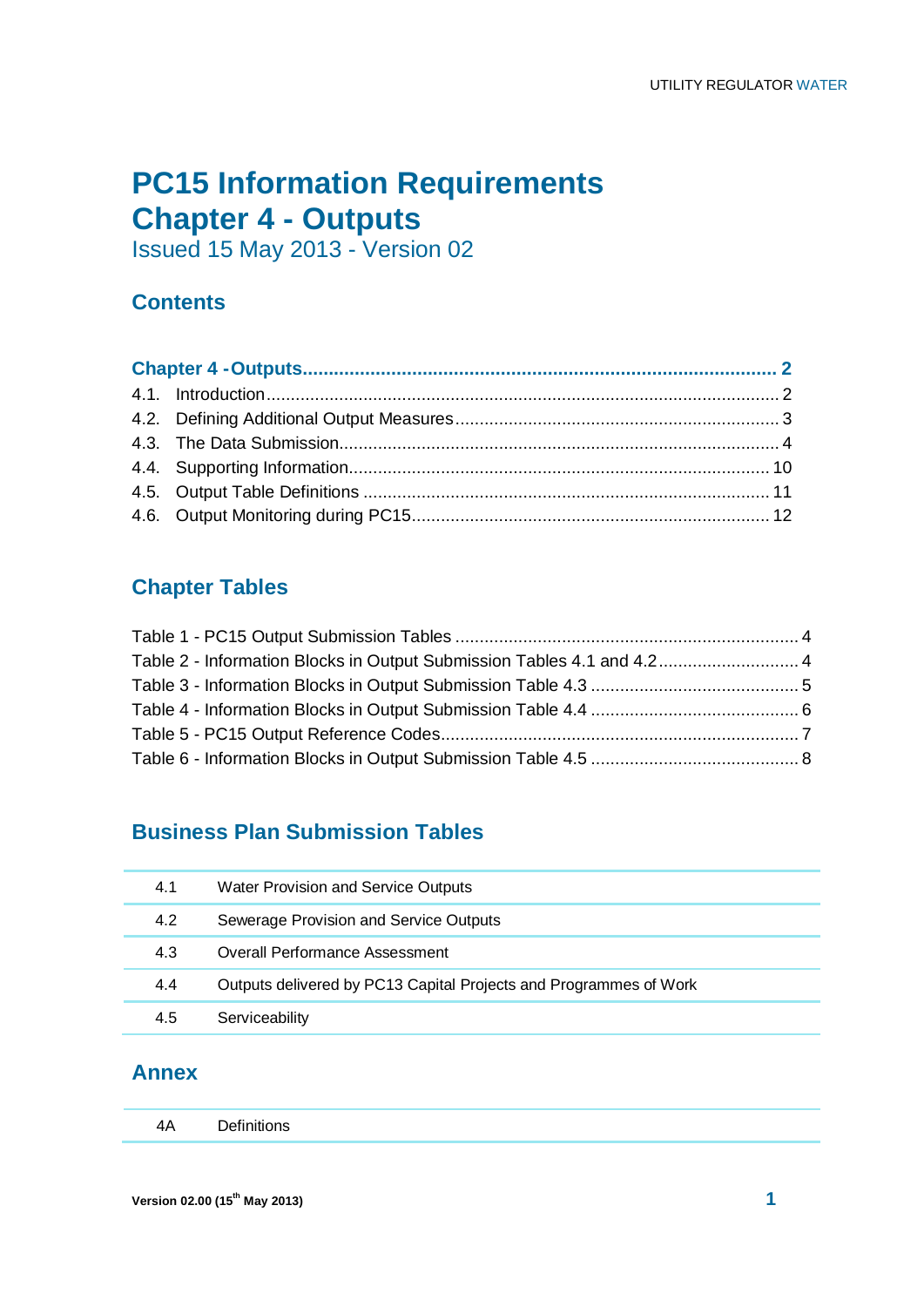# **Chapter 4 - Outputs**

## **4.1. Introduction**

4.1.1. This chapter sets out the information requirements for NI Water"s submission to the Utility Regulator in respect of the outputs it intends to deliver during the PC15 period and for the company's submission in respect of serviceability.

4.1.2. The information requirements are based on the PC13 information requirements and include key changes which are summarised below:

- A requirement to show how the business plan has addressed the views expressed by consumers through the PC15 consumer engagement process and other channels.
- The opportunity for the company to propose additional service measures which better reflect the qualities of service which consumers' value and which are relevant to their needs.
- A requirement to update serviceability data to include estimated values for 2013-14.
- A requirement to set out how the outputs and milestones for PC15 align with the Long Term Water Strategy and the Social & Environmental Guidance.
- 4.1.3. The PC15 Output submission shall comprise:
	- A data submission consisting of five tables setting out the proposed outputs for PC15.
	- Supporting information to explain and justify the data entered in the tables.

4.1.4. Outputs submitted for the PC10 and PC13 periods should reflect actual or projected performance as appropriate. The company should provide a clear explanation if the actual or projected performance in PC13 does not achieve the target levels set out in the PC13 Monitoring Plan.

4.1.5. When setting out its proposed targets for PC15 the company should take account of the target levels for PC13 and current or projected performance for PC13. The company should provide an explanation of any target for PC15 which is less than either the target set for the end of PC13 or the actual or projected performance at the end of PC13.

- 4.1.6. The PC15 outputs proposed by the company should:
	- be consistent with the Social and Environmental guidance issued by the Minister for Regional Development and the developing Long Term Water Strategy;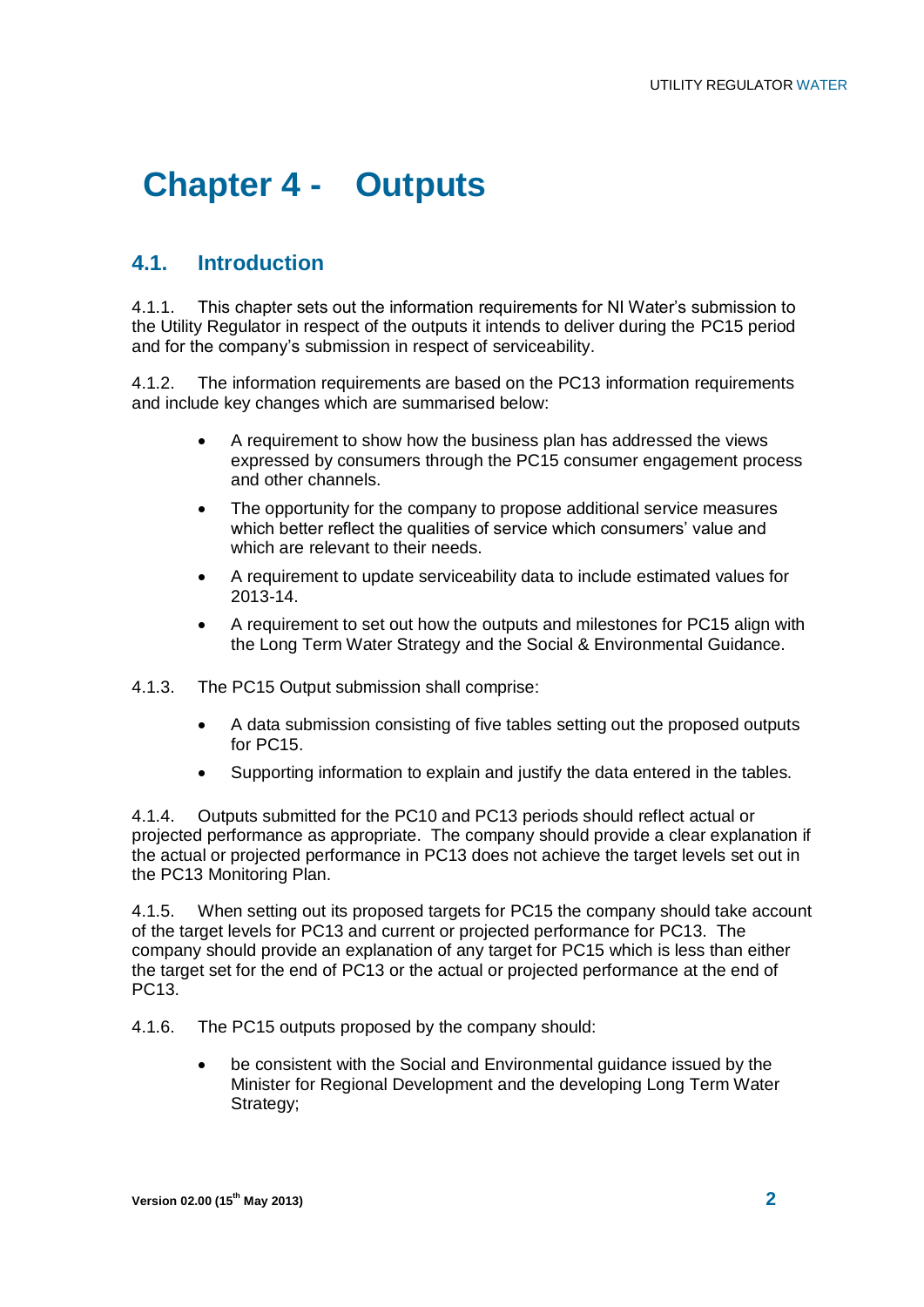- reflect the individual drinking water quality and environmental quality improvements agreed by the quality regulators;
- reflect the level of investment proposed for PC15;
- take account of consumer preferences, expressed through the PC15 consumer engagement process and previous surveys; and,
- take account of other long term planning assessments such as the Water Resource Management Plan, Drought Management Plan and Economic Level of Leakage assessment.

4.1.7. The serviceability information requirements included in Section 4.3 reflect the guidance issued by the Utility Regulator to NI Water on 4<sup>th</sup> May 2013 following consultation with the company and other principal stakeholders. When issuing this guidance we noted that there may be a need for further discussion as NI Water begins to prepare the data to ensure a common understanding of the definitions and the data submitted. This detailed work may identify the need to modify or simplify definitions. Any changes will be discussed and agreed with NI Water prior to implementation.

## **4.2. Defining Additional Output Measures**

4.2.1. The outputs and target measures included in the information requirements still reflect those used for PC13 and the draft PC15 information requirements. No changes have been made to the final information requirements as a consequence of ongoing considerations under the Long Term Water Strategy and PC15 consumer engagement.

4.2.2. NI Water is encouraged to propose additional service measures which better reflect the qualities of service which consumers' value and which are relevant to their needs taking account of:

- New consumer service measures developed through the PC15 Consumer Engagement process.
- Stakeholder opinion on the current water quality measures and potential alternatives.
- The company"s strategies to reduce consumption and waste which might address issues such as water demand management, leakage, stormwater and infiltration management, and reduced energy and chemical consumption.
- Activities necessary to deliver more sustainable approaches to achieving environmental and drinking water quality outcomes and water distribution and drainage outcomes.
- Preparatory work such as strategic studies, pilot trials and other work which will support the development of sustainable solutions in the long term.

4.2.3. The company should include these in its submission by adding additional lines to the relevant output tables.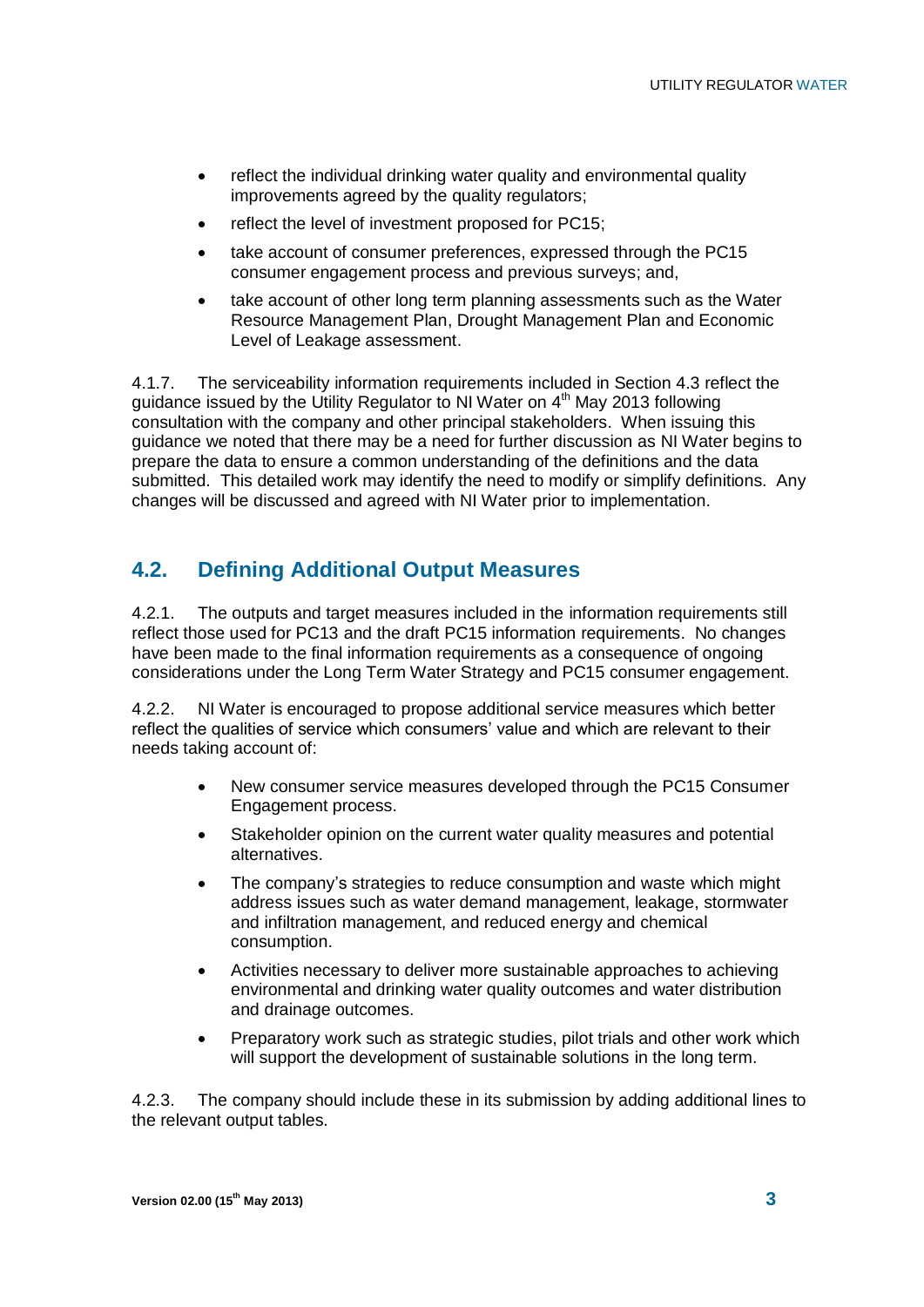4.2.4. The company should discuss its proposals with the Utility Regulator in advance of the Business Plan submission to agree the definition of any additional outputs.

## **4.3. The Data Submission**

#### **Format**

4.3.1. The data submission consists of five tables.

**Table 1 - PC15 Output Submission Tables**

| Table | Title                                                             |
|-------|-------------------------------------------------------------------|
| 4.1   | <b>Water Provision and Service Outputs</b>                        |
| 4.2   | Sewerage Provision and Service Outputs                            |
| 4.3   | <b>Overall Performance Assessment</b>                             |
| 4.4   | Outputs delivered by PC15 Capital Projects and Programmes of Work |
| 4.5   | Serviceability                                                    |

#### **Tables 4.1 and 4.2 - Water and Sewerage Provision and Service Outputs**

4.3.2. The tables comprise of four blocks of information.

**Table 2 - Information Blocks in Output Submission Tables 4.1 and 4.2**

| <b>Block</b>                                                                         | Title          | <b>Covers</b>                                             |
|--------------------------------------------------------------------------------------|----------------|-----------------------------------------------------------|
| <b>Consumer Service</b><br>Level of service outputs and sustainability outputs.<br>A |                |                                                           |
| B                                                                                    | Quality        | Water Quality and Environmental outputs.                  |
| C.                                                                                   | Outputs        | Water and sewerage activity outputs and nominated outputs |
|                                                                                      | Serviceability | Serviceability for above and below ground assets          |

4.3.3. Data is to be submitted for the PC10, PC13 and PC15 periods.

4.3.4. The data entered in Tables 4.1 and 4.2 against the outputs listed in [Table 5](#page-6-0) of this Chapter should equal the totals of the individual entries in Table 4.4 of the submission.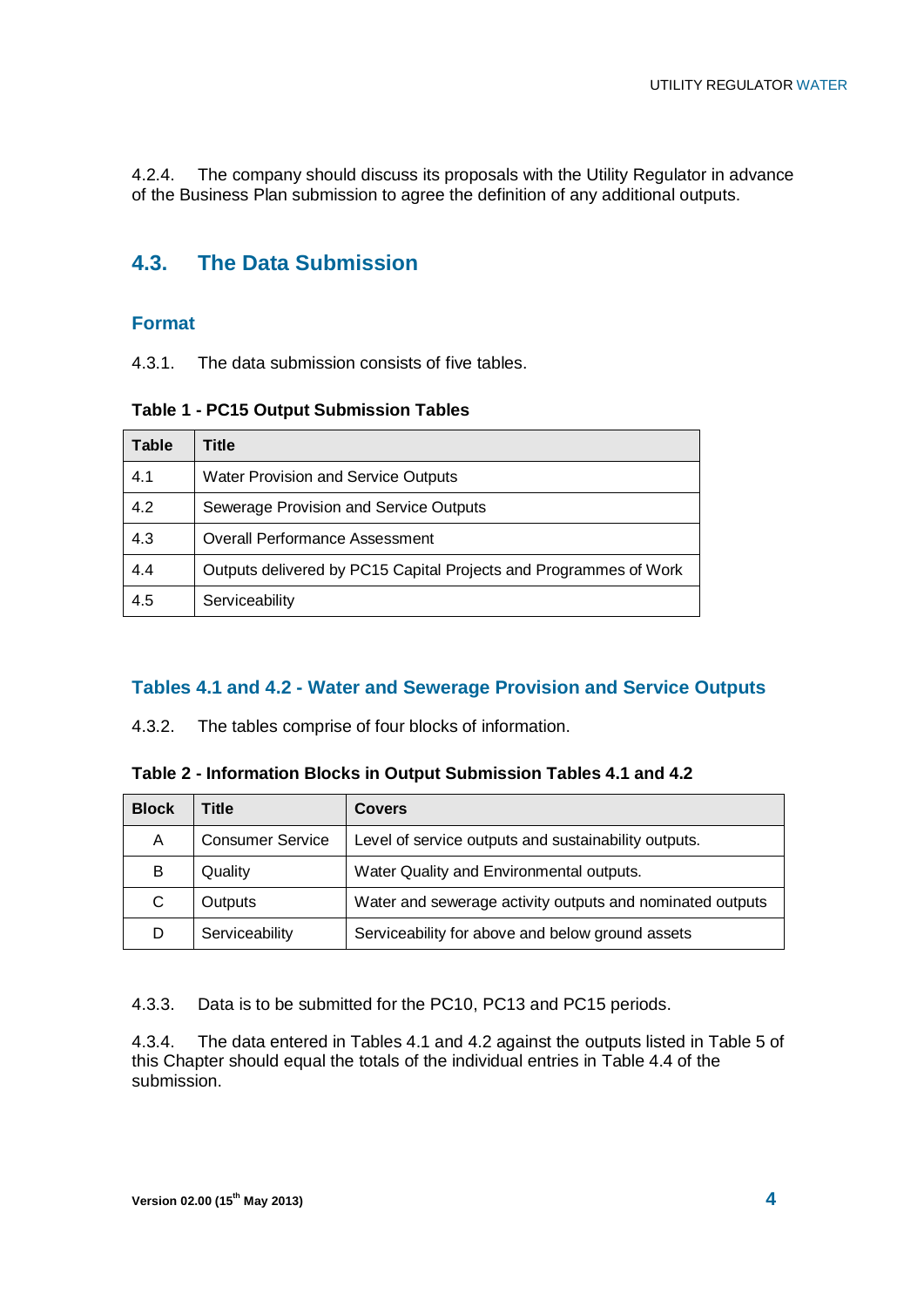4.3.5. For serviceability, the company should enter its estimation of the trend in serviceability for infrastructure and non-infrastructure assets in each service area during the period. This should be consistent with the information provided in Table 4.5. A "stable", "improving", "marginal" or "deteriorating" categorisation should be used.

4.3.6. The small wastewater treatment works compliance measures in Block B of Table 4.2 have not yet been defined. The UR will work with NIEA, NI Water and other stakeholders to agree these measures.

### **Table 4.3 - Overall Performance Assessment**

4.3.7. Table 4.3 sets out the information required to calculate the OPA score. It replicates Table 44 of the Annual Information Return. Outturn and projected data is to be submitted for the PC10, PC13 and PC15 periods.

4.3.8. The table comprises five blocks of information.

| <b>Block</b> | Title                            |
|--------------|----------------------------------|
| Α            | <b>Water Supply</b>              |
| B            | Sewerage Service                 |
|              | Security of Supply               |
|              | <b>Customer Service</b>          |
|              | <b>Environmental Performance</b> |

#### **Table 3 - Information Blocks in Output Submission Table 4.3**

4.3.9. NI Water should enter the data used to calculate the Overall Performance Assessment scores, reported on line 11 and 11a of Table 4.1 of the submission, in Table 4.3. The methodology for calculating the overall performance score is as detailed in Annex A of the reporting requirements for Table 44 of the Annual Information Return.

4.3.10. Data entries for Table 4.3 are generally defined as "inputs" despite the commonality with certain data in Tables 4.1 and 4.2. In Table 4.3, NI Water should enter the most likely outturn of the individual performance measures rather than the target level included in Tables 4.1 and 4.2. NI Water should provide its assessment of the most likely outturn for each measure and provide a clear explanation of why any target in Tables 4.1 or 4.2 is set at a lower level that the most likely outturn.

4.3.11. Targets and current or projected performance figures should be entered for Leakage and Security of Supply for PC10 and PC13. It is recognised that the "actual" and "target" figures entered for PC15 may be the same. Any differences between "target" and "actual" figures for PC15 should be explained in the supporting information submitted by the company.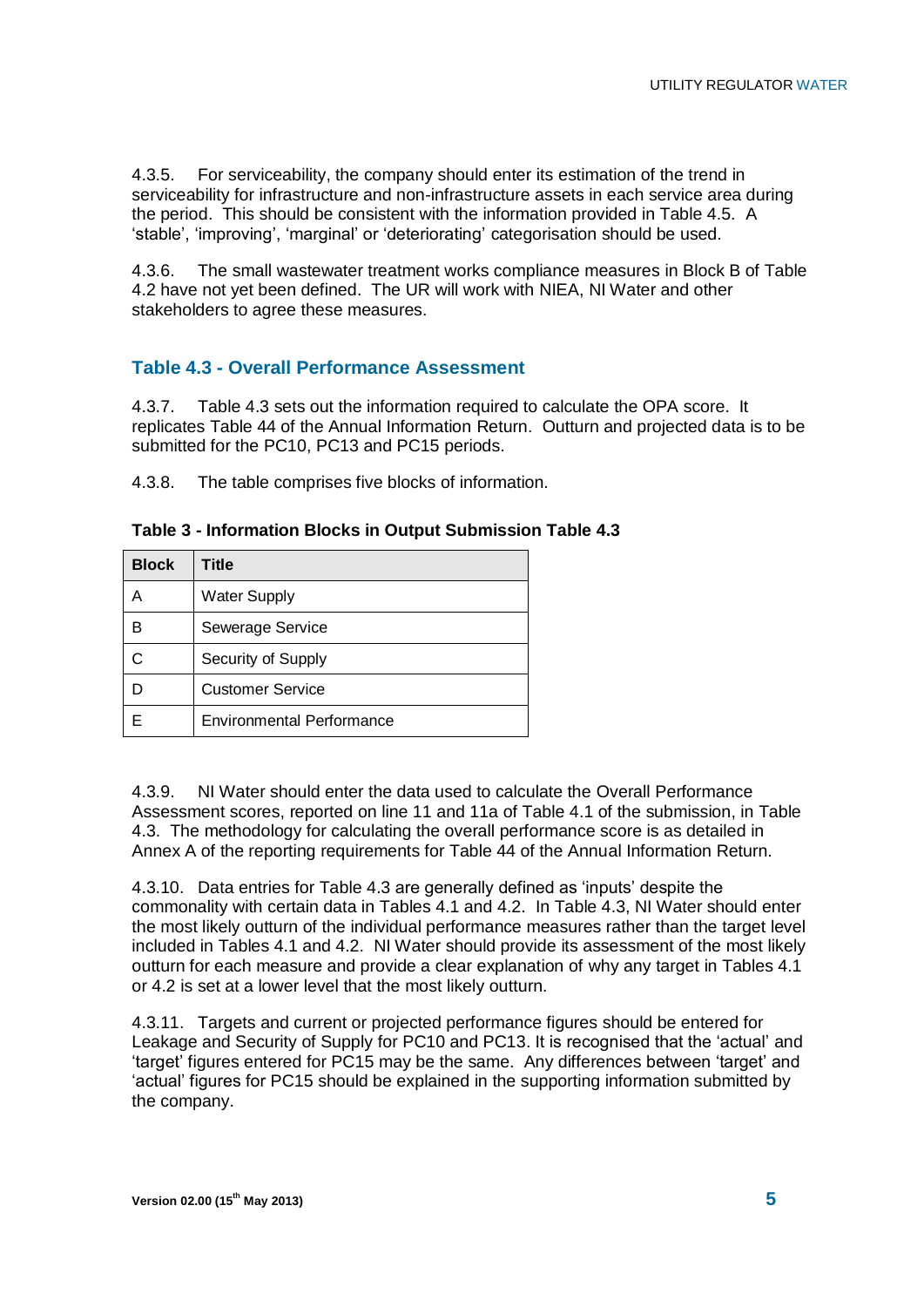## **Table 4.4 - Outputs delivered by PC15 Capital Projects and Programmes of Work**

4.3.12. Table 4.4 should be used to record the outputs that are being delivered by NI Water"s capital investment programme. Data is to be submitted for the PC10, PC13 and PC15 periods.

4.3.13. In addition, NI Water should record any outputs it expects to deliver in the first three years of PC21 as a consequence of the completion of schemes started in PC15 or ongoing expenditure on programmes of work.

4.3.14. The table comprises two blocks of information.

**Table 4 - Information Blocks in Output Submission Table 4.4**

| <b>Block</b> | Title                  |
|--------------|------------------------|
|              | Project Information    |
|              | <b>Project Outputs</b> |

4.3.15. Common reference codes are included to allow outputs associated with individual capital projects or programmes of work to be identified. These should be completed by the company to allow a clear link to be established between:

- 1. nominated outputs required by stakeholders;
- 2. individual outputs and activities proposed by the company;
- 3. the detailed capital investment programme at project and sub-programme level; and,
- 4. the summary outputs and service levels proposed in Tables 4.1 and 4.2 of the Business Plan submission.

4.3.16. Project information should be entered in Block A. This information should be consistent with that entered in Table 3.3 of the capital investment submission.

4.3.17. The information requirements for Block A, including those for beneficial use date, are defined in Chapter 3. Table 3 in Chapter 3 lists the capital investment sub programme identifiers.

4.3.18. The company should enter the outputs associated with each capital project or programme of work in column 8 to 21 of Block B. Information, including that associated with programmes of work, should be disaggregated as far as possible for the purposes of completing this table and align with the level of disaggregation in Table 3.3 where possible.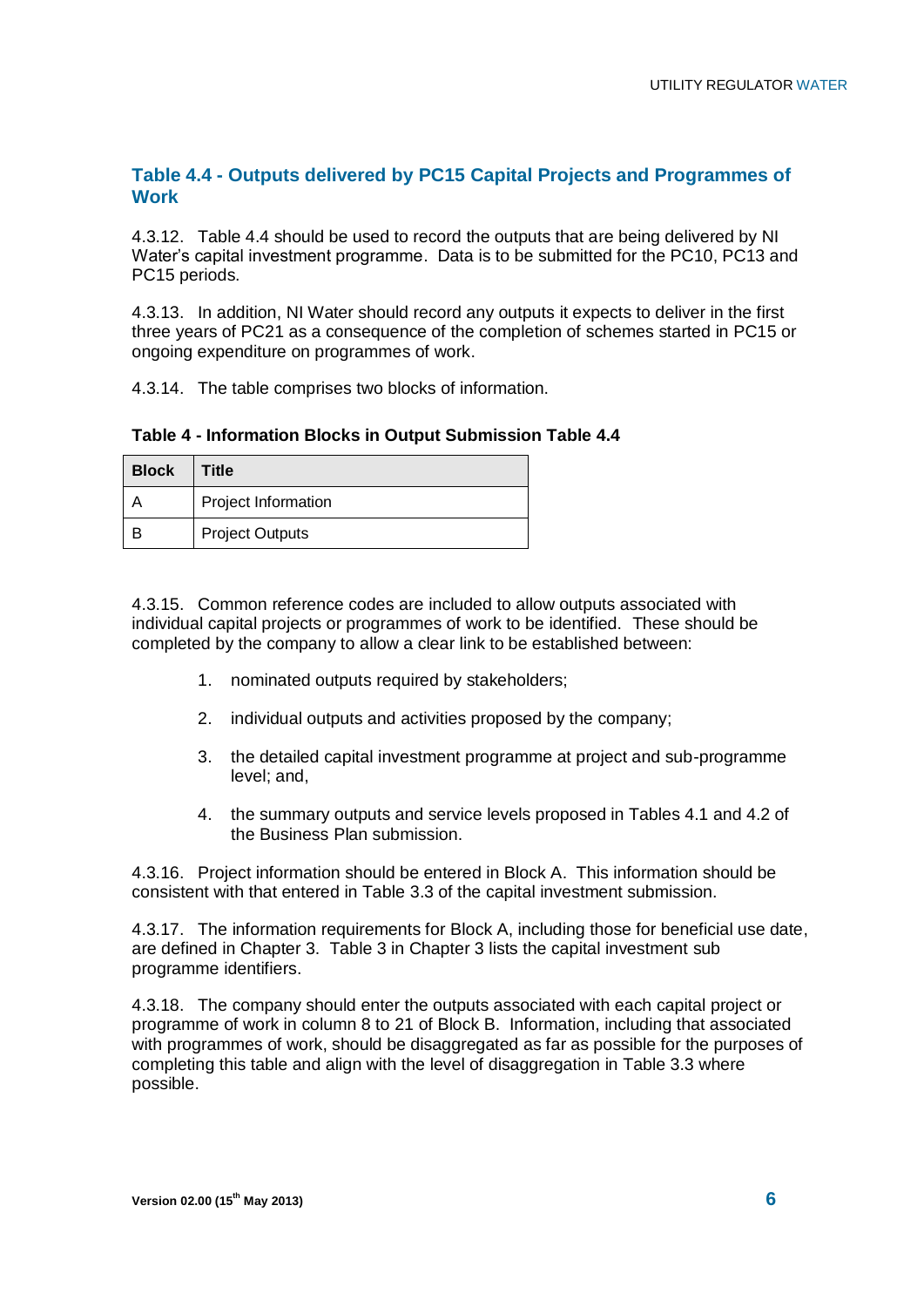4.3.19. Output reference codes should be entered in column 6 of Block B to define each output. [Table 5](#page-6-0) below lists the outputs that are to be recorded in Table 4.4 and their associated reference codes. It also defines the units of measurement to be entered in column 7 of Table 4.4 for each output and the number of decimal places to be used.

4.3.20. A separate line should be completed for each type of output that a project or subprogramme of work will deliver. More than one "output" line may therefore be required for each project or sub-programme of work. Where this is necessary, the same project information should be repeated in Block A for each 'output' line. For example: a sewerage project might deliver multiple outputs including sewerage replacement, sewerage renovation, UID improvement and DG5 improvement. In these circumstances at least one line entry should be provided in Table 4.4 of the submission for sewerage replacement, sewerage renovation and DG5 improvement; and, one line entry would be completed for each UID improved. Where possible, further detailed information on aggregated outputs should be included in the relevant project or sub-programme Business Case. For example: in the sewerage example outlined above, the individual properties on the DG5 register improved as a result of the scheme should be identified in the Business Case providing a clear link from the DG5 register to the investment programme.

| <b>PC15 Output Description</b>                                                                                            | <b>Table</b> | Line            | <b>PC15</b><br><b>Output</b><br><b>Ref</b><br>Code | <b>Unit</b> | <b>DP</b>      |
|---------------------------------------------------------------------------------------------------------------------------|--------------|-----------------|----------------------------------------------------|-------------|----------------|
| DG2 Properties at risk of low pressure removed from<br>the risk register by company action                                | 4.1          | 1               | 01                                                 | nr          | $\Omega$       |
| DG5 Properties at risk of flooding-number removed<br>from 2 in 10, 1 in 10 and 1 in 20 risk register by<br>company action | 4.2          | 1               | 02                                                 | nr          | $\Omega$       |
| Water mains activity - Length of new water mains                                                                          | 4.1          | 18a             | 03                                                 | km          | $\overline{2}$ |
| Water mains activity - Length of renewed water mains                                                                      | 4.1          | 18 <sub>b</sub> | 04                                                 | km          | $\overline{2}$ |
| Water mains activity - Length of relined water mains                                                                      | 4.1          | 18 <sub>c</sub> | 05                                                 | km          | 2              |
| Completion of nominated trunk main schemes                                                                                | 4.1          | 19              | 06                                                 | nr          | 0              |
| Completion of nominated water treatment works<br>schemes                                                                  | 4.1          | 20              | 07                                                 | nr          | $\Omega$       |
| Completion of nominated improvements to increase<br>the capacity of service reservoirs and clear water<br>tanks           | 4.1          | 21              | 08                                                 | nr          | $\Omega$       |
| Sewerage activity - Length of new sewers                                                                                  | 4.2          | 7a              | 09                                                 | km          | 2              |
| Sewerage activity - Length of sewers renovated                                                                            | 4.2          | 7b              | 10                                                 | km          | 2              |
| Sewerage activity - Length of sewers replaced                                                                             | 4.2          | 7c              | 11                                                 | km          | 2              |

#### <span id="page-6-0"></span>**Table 5 - PC15 Output Reference Codes**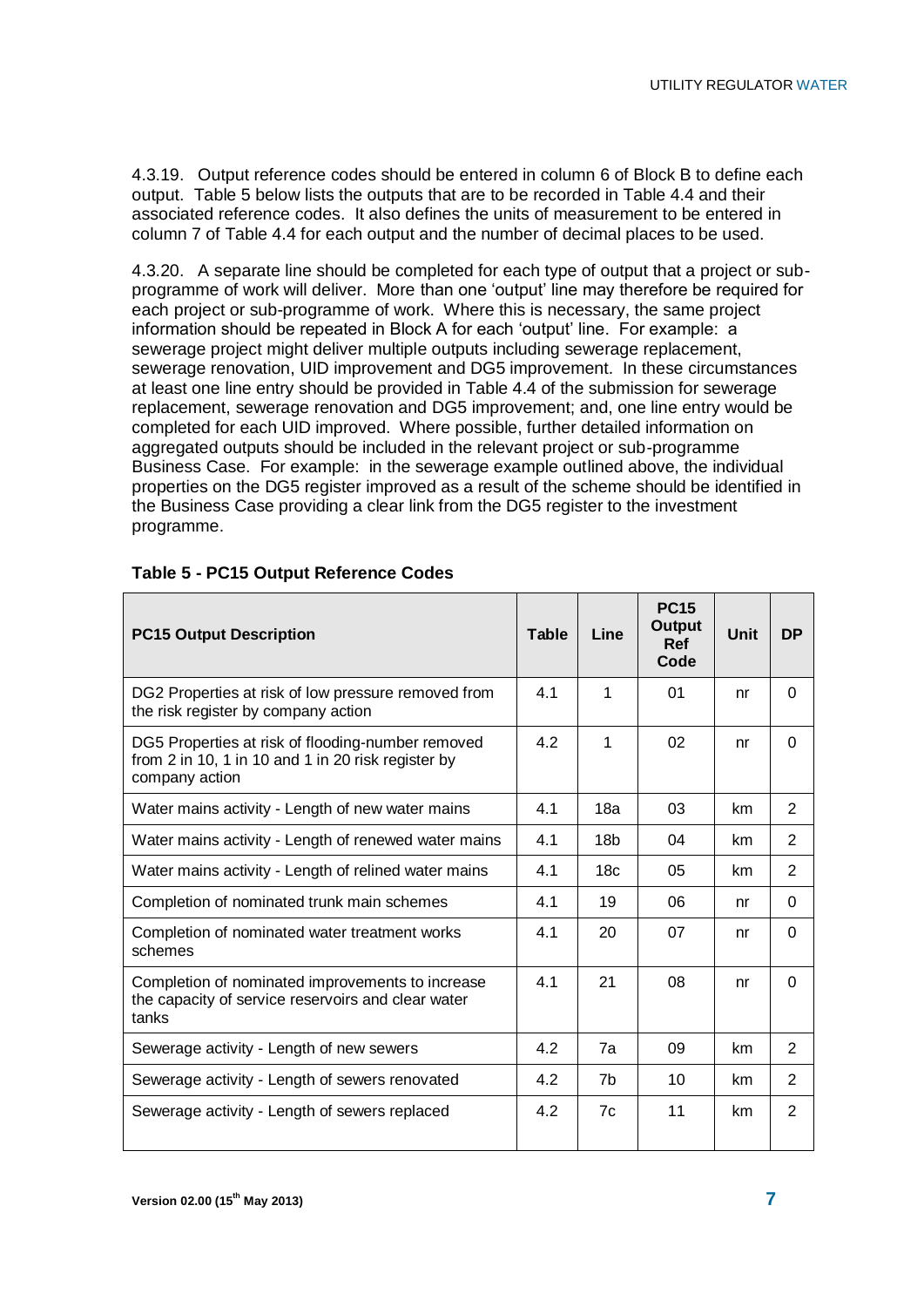| Delivery of improvements to nominated UIDs as part<br>of a defined programme of work                            | 4.2 | 8  | 12 | nr |  |
|-----------------------------------------------------------------------------------------------------------------|-----|----|----|----|--|
| Delivery of improvements to nominated WwTWs as<br>part of a defined programme of work                           | 4.2 | 9  | 13 | nr |  |
| Number of small wastewater treatment works<br>delivered as part of the rural wastewater investment<br>programme | 4.2 | 10 | 14 | nr |  |

4.3.21. The blank table issued with these information requirements has 10 data rows. NI Water should insert sufficient additional rows to ensure that all outputs associated with capital investment projects or programmes of work are captured.

4.3.22. When summed, the individual entries for each type of output in Table 4.4 should equal the associated entries in Tables 4.1 and 4.2. Summary programme lines should be used where appropriate to ensure that this is the case.

4.3.23. For nominated output lines, the number "1" should be entered in the column relating to the year that "beneficial use" was, or is to be, achieved.

4.3.24. Nominated outputs should include any work delivered as a consequence of Quality Regulator requirements, irrespective of whether the associated investment is categorised as "Quality" or "Capital Maintenance". The company should explain the rationale for any 'Capital Maintenance' inclusions.

### **Table 4.5 - Serviceability**

4.3.25. Table 4.5 records the data that will be used to assess whether asset serviceability is improving, stable, marginal or deteriorating. It also records the company's own assessment of historic and projected serviceability.

4.3.26. This table comprises of four blocks of information.

| <b>Block</b> | <b>Title</b>                |
|--------------|-----------------------------|
|              | Water Infrastructure        |
|              | Water Non-infrastructure    |
|              | Sewerage Infrastructure     |
|              | Sewerage Non-infrastructure |

#### **Table 6 - Information Blocks in Output Submission Table 4.5**

4.3.27. The basket of indicators included in each block will together inform the assessment of serviceability to customers for the service area as a whole.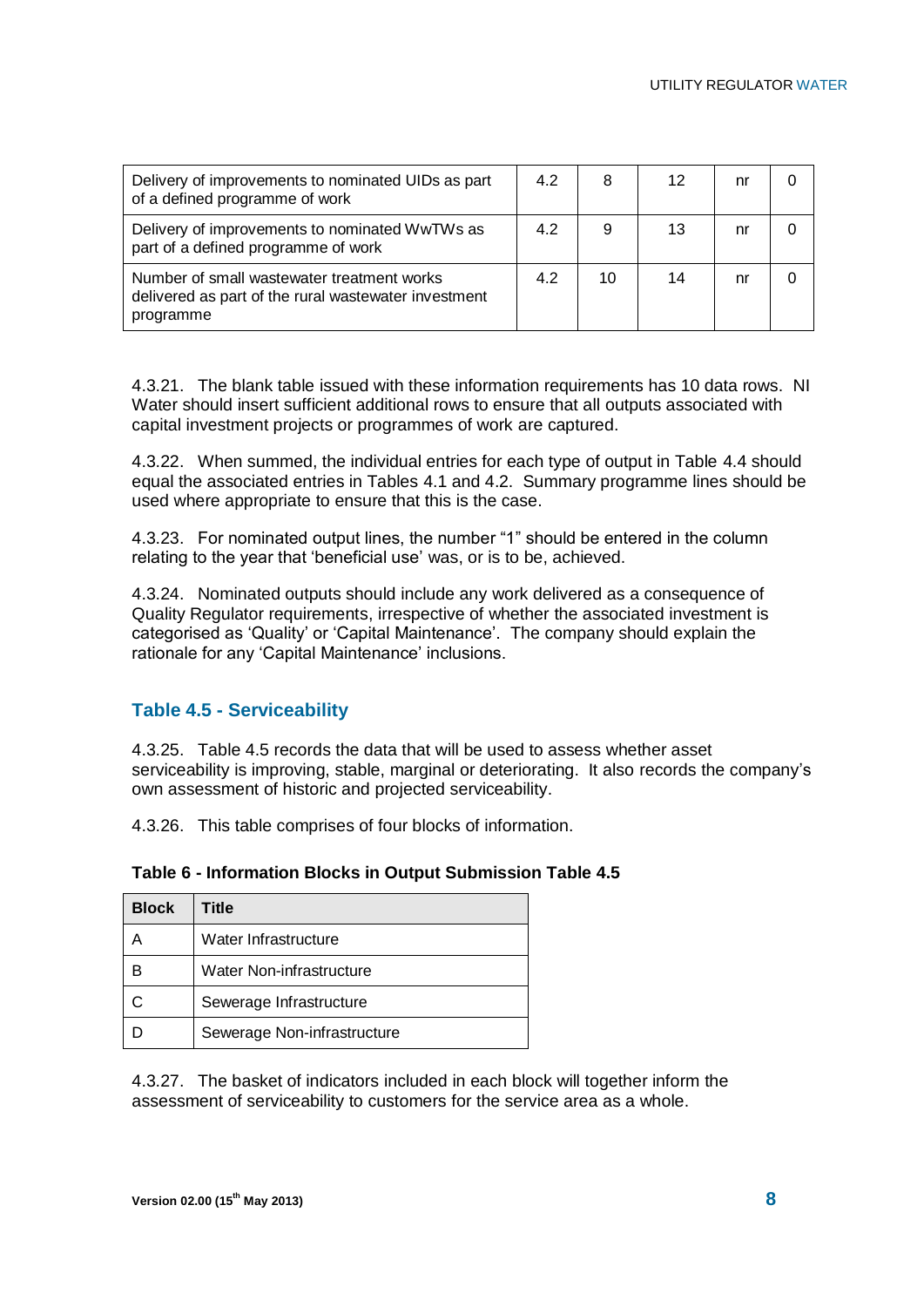4.3.28. The Utility Regulator issued information requirements for the completion of an initial serviceability assessment to the company on  $4<sup>th</sup>$  May 2013. This provides detailed guidance on the information to be submitted in each Block of the table and should be referred to by the company when completing its submission. The line definitions are restated in Annex 4A for ease of reference.

#### **Serviceability indicator data requirements**

4.3.29. The company should enter historic data in the table as far back as practically possible for the ten year period 2003-04 to 2012-13.

4.3.30. It is recognised that the quality and availability of historic data may vary for each indicator. The company should therefore explain any limitations in quality or availability in its submission. This should include an explanation of any changes in the methodology used to capture or report data and where possible an assessment of the impact that such changes may have had on the reported figures and the data trends.

4.3.31. We expect the company to submit the best historic data available. If better information exists than was previously provided by the company in other submissions, for example the annual information return or its initial serviceability assessment, the improved information should be entered in the table. Where data is not consistent with that previously submitted, the company should clearly identify and explain the reasons for any differences.

4.3.32. The submission should also identify performance in any year which the company considers to be atypical. The company should explain the cause of atypical performance and the basis of its assessment, quantifying the impact on performance as far as possible. The supporting information submitted by the company should include an estimate of performance which excludes the impact of any extreme or atypical events and explain how the company has arrived at the revised assessment. If the company is unable to provide such an estimate it should explain why.

4.3.33. The data entered for 2013-14 should reflect the company"s best estimate of outturn performance for the year. This provisional information will be used to inform the Utility Regulator"s draft determination. Updated serviceability information from AIR14 will subsequently be used to inform the final determination.

4.3.34. The company is not required to submit projections for individual serviceability indicators beyond 2013-14 as this is likely to mainly result in a restatement of target projections and is unlikely to provide a meaningful prediction of serviceability trends.

#### **Company's overall serviceability assessments**

4.3.35. The company should undertake and submit an overall assessment of the serviceability for each service area in Table 4.5. Overall performance should be categorised as 'improving', 'stable', 'marginal' or 'deteriorating'.

4.3.36. The submission should explain the basis of the company"s overall assessments. This should include how trends in performance for individual indicators have been assessed, how individual assessments have been combined to come to the overall assessment for the service area and any assumptions made in the process. An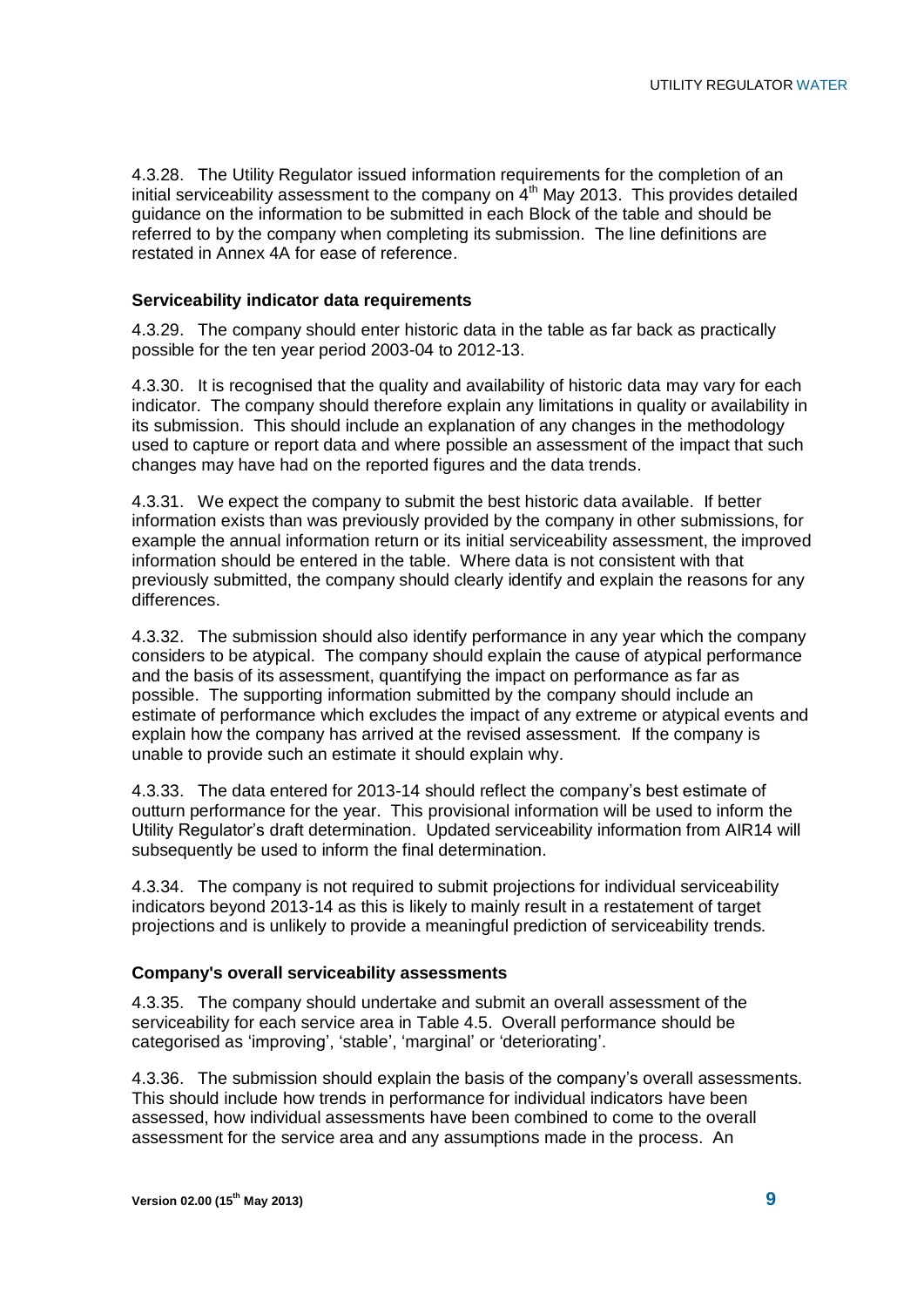explanation of the approach adopted for establishing reference levels of service and control boundaries for assessing performance should be provided where appropriate.

4.3.37. In addition to the current assessment, the company should provide a projection of overall serviceability in each service area for PC15. The company should explain how it has reached its PC15 assessment, referring to historic performance and the company"s investment proposals for maintaining its asset base and the associated service provided to consumers during PC15, as appropriate. The company will be expected to propose reference and control limits for the PC15 period and to explain how they have been determined through reference to historic performance and the company"s investment proposals.

4.3.38. We would expect the PC15 projections for each service area to be "stable" or "improving" in line with the requirements of the Social and Environmental Guidance. If this is not the case the company should clearly explain how it has come to a "marginal" or 'deteriorating' assessment.

## **4.4. Supporting Information**

4.4.1. The company shall provide all information necessary to explain its assessment of the proposed outputs and the links between the proposed outputs and the capital programme in its submission. The company should demonstrate:

- that the investment proposed represents the least cost balance of capital and operational expenditure required to deliver the proposed outputs;
- that outputs are consistent with the Social and Environmental guidance issued by the Minister for Regional Development and the Long Term Water Strategy;
- that outputs are consistent with requirements of the quality regulators and other long term planning assessments; and,
- how consumer preferences, expressed through the PC15 consumer engagement process and previous surveys have been addressed.
- 4.4.2. The supporting information provided by the company should include:
	- all the base data, assumptions and calculations that are necessary for the derivation of the data entries to be clearly understood;
	- reference to any historic activity rates, expenditure and outputs used to support the derivation of future outputs; and,
	- reference to any comparative industry data used to support the derivation of future outputs.

4.4.3. The company should provide a copy of the output from the consumer research carried out for PC15, including survey data and factual and interpretive survey reports. The company should set out how it has used consumer preferences, expressed through the PC15 consumer engagement and previous consumer surveys to define the outputs it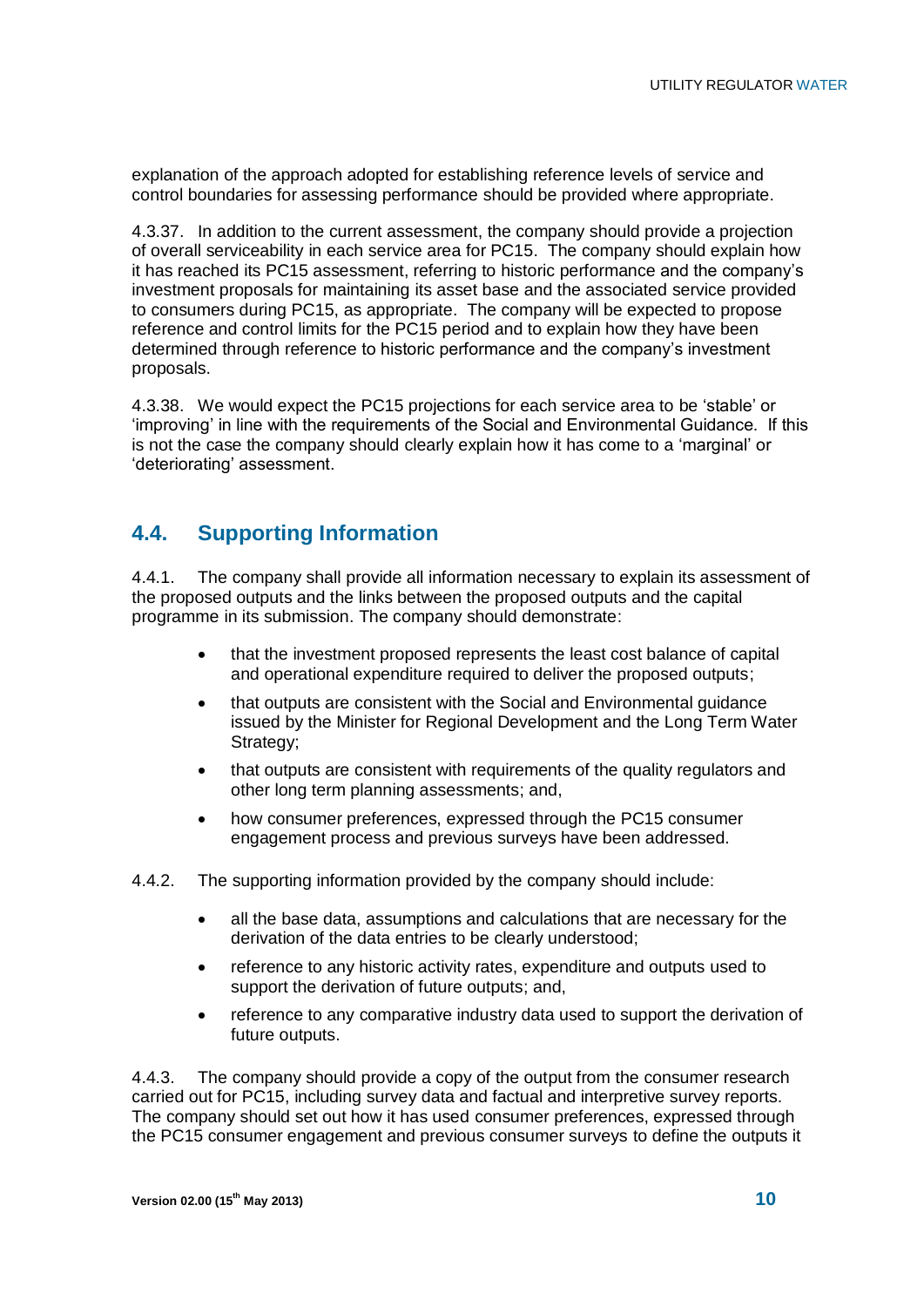plans to deliver in PC15. The company should outline and schedule any further consumer engagement which it intends to carry out to inform the development and delivery of its plan and this work should be identified as outputs.

4.4.4. The company should clearly demonstrate the link between the outputs in its Business Plan and the PC15 Investment Priorities annexed to the Social and Environmental Guidance. This should allow the Utility Regulator to cross reference the PC15 outputs and individual priorities.

4.4.5. The company should set out the preparatory work, such as strategic studies and pilot trials, which will support the development of sustainable solutions in the long term. Setting clear targets for the delivery of this preparatory work should be given equal weight to identifying targets for activities, nominated outputs and service levels.

4.4.6. The format of the supporting information submission is a matter for the company to decide. The format used should be proportionate to the need to set out the company"s assessment of the proposed output and how it links to the capital and operational activities and expenditure proposed.

4.4.7. It is anticipated that the supporting information will consist of calculations and explanatory text. NI Water is asked to submit calculations in the form of spreadsheets, so that the submission can be more easily analysed. Where the calculations include a statement of the base data, the assumptions made, and clearly demonstrate the calculations made, it is not necessary to repeat this information in the supporting text.

4.4.8. Where possible, NI Water should provide the supporting information as part of its business case submissions, with appropriate cross-reference to the individual project or sub-programme outputs reported in Table 4.4

## **4.5. Output Table Definitions**

4.5.1. Individual line entry definitions are set out in Annex 4A of Chapter 4.

4.5.2. The output information requirements for PC15 are based on other established reporting requirements such as the Annual Information Return, the PC13 Monitoring Plan, the Output monitoring submission and the guidance for NI Water"s initial serviceability assessment. Where appropriate, the more detailed definitions and reporting requirements contained in these documents apply.

4.5.3. Data is to be reported using the same detailed methodologies established for PC13, where appropriate. Where this is not the case the reason for any change in methodology should be provided. In addition, the process for back-casting data to ensure that historic performance has been reported on a consistent basis with any revised methodology should be explained.